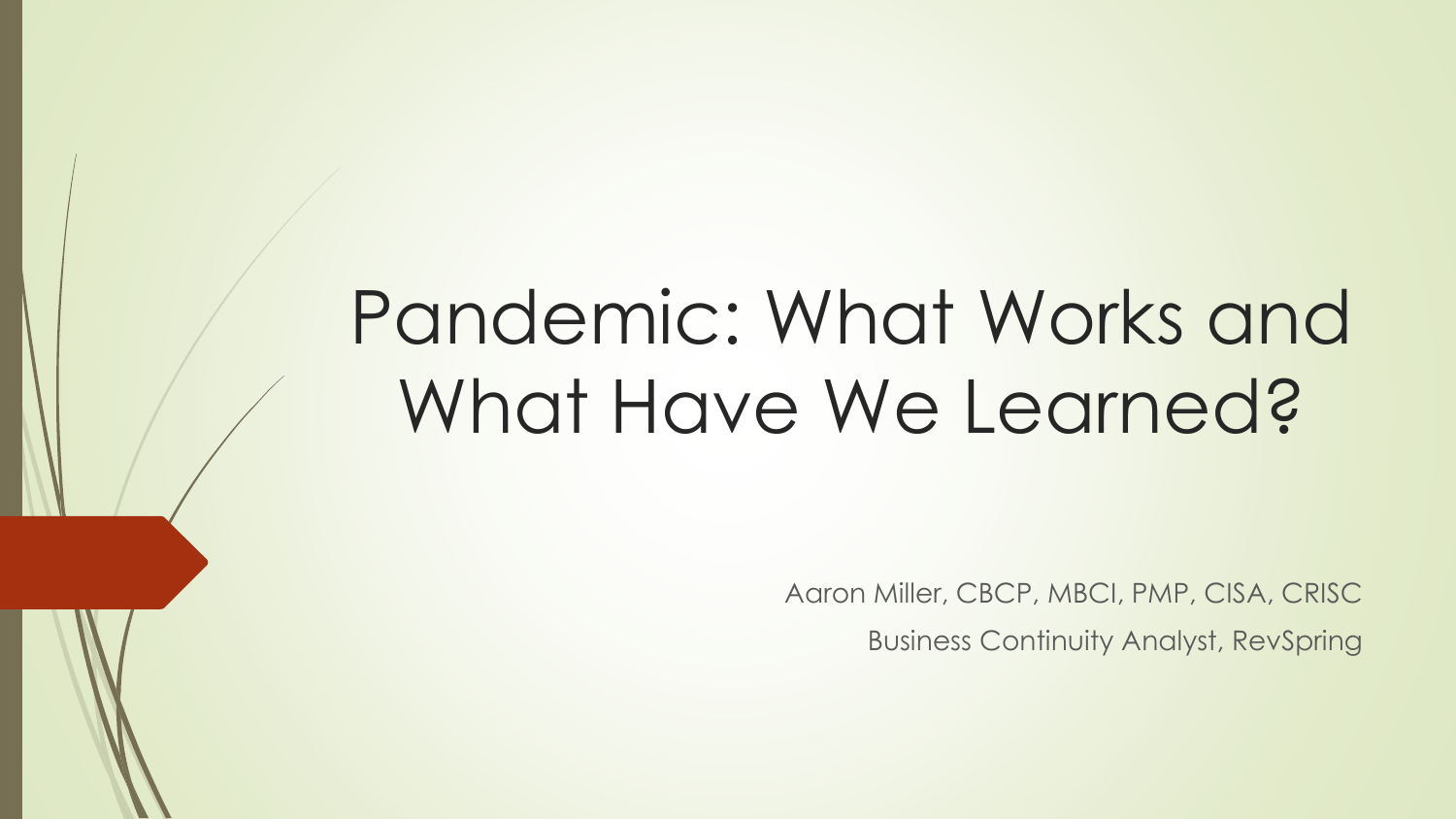

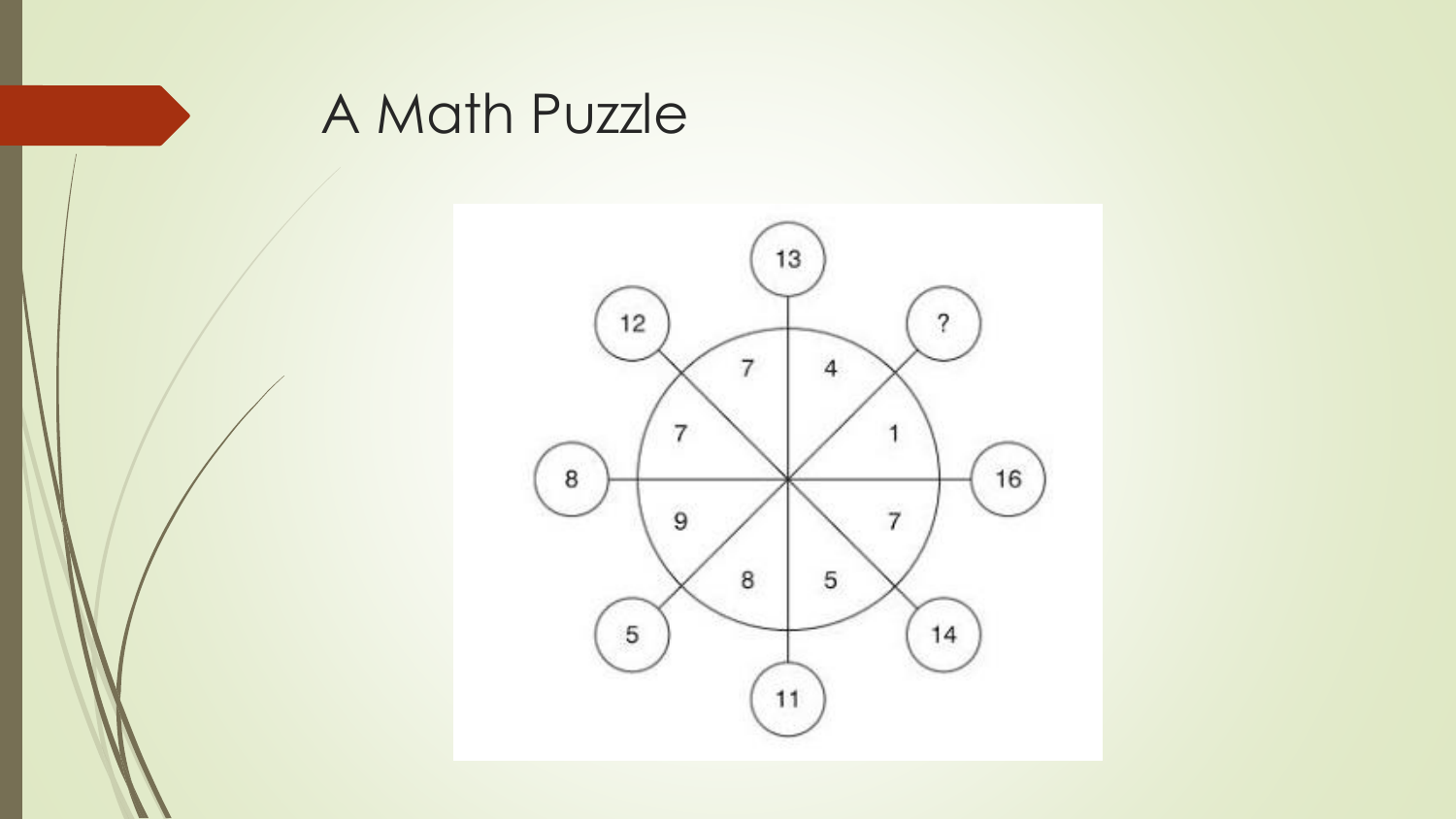

Two Sections for our conversation:

■ Covid-19 Considerations and Lessons Learned

Current Considerations for a BC program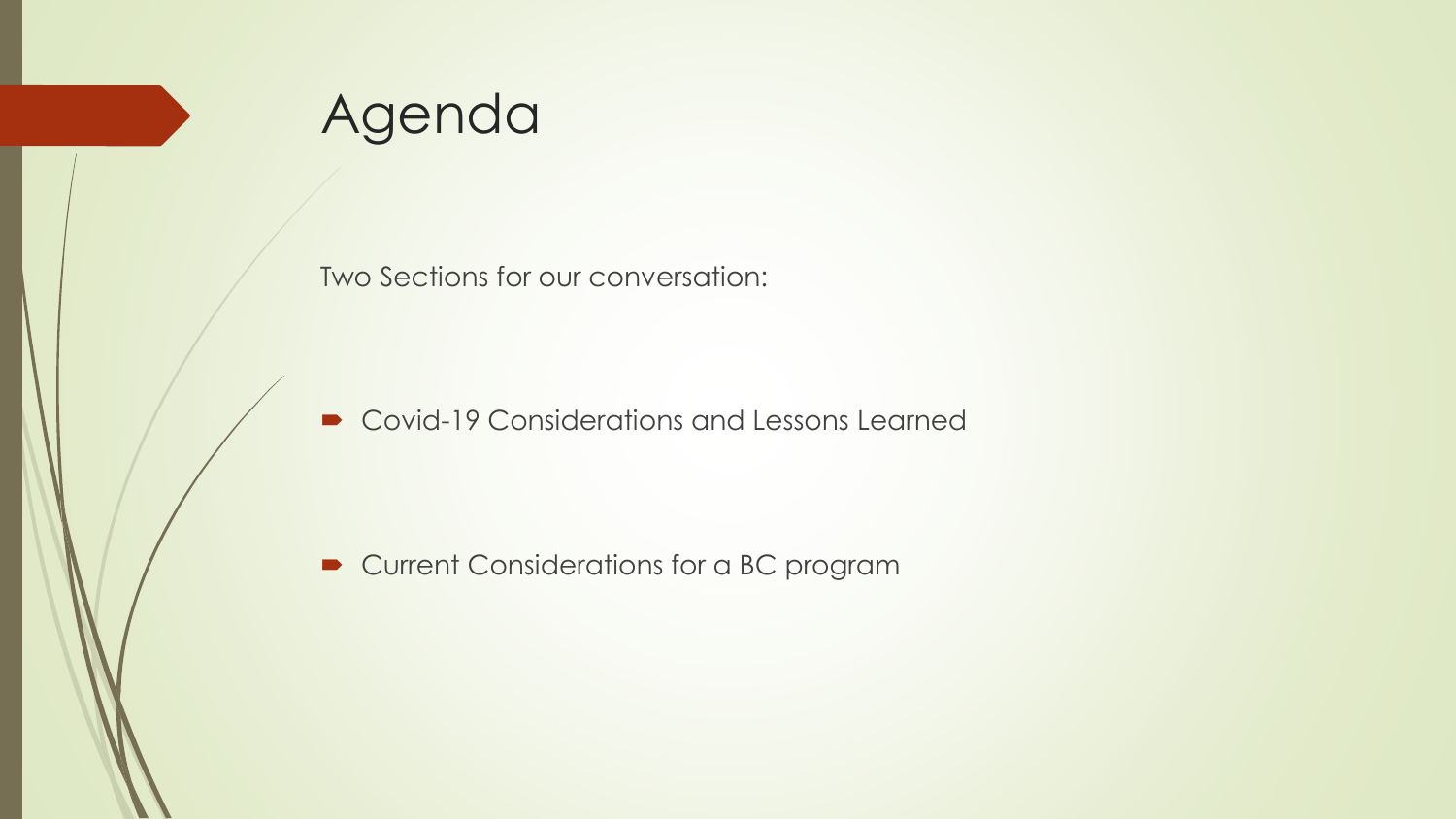## Lessons from Covid-19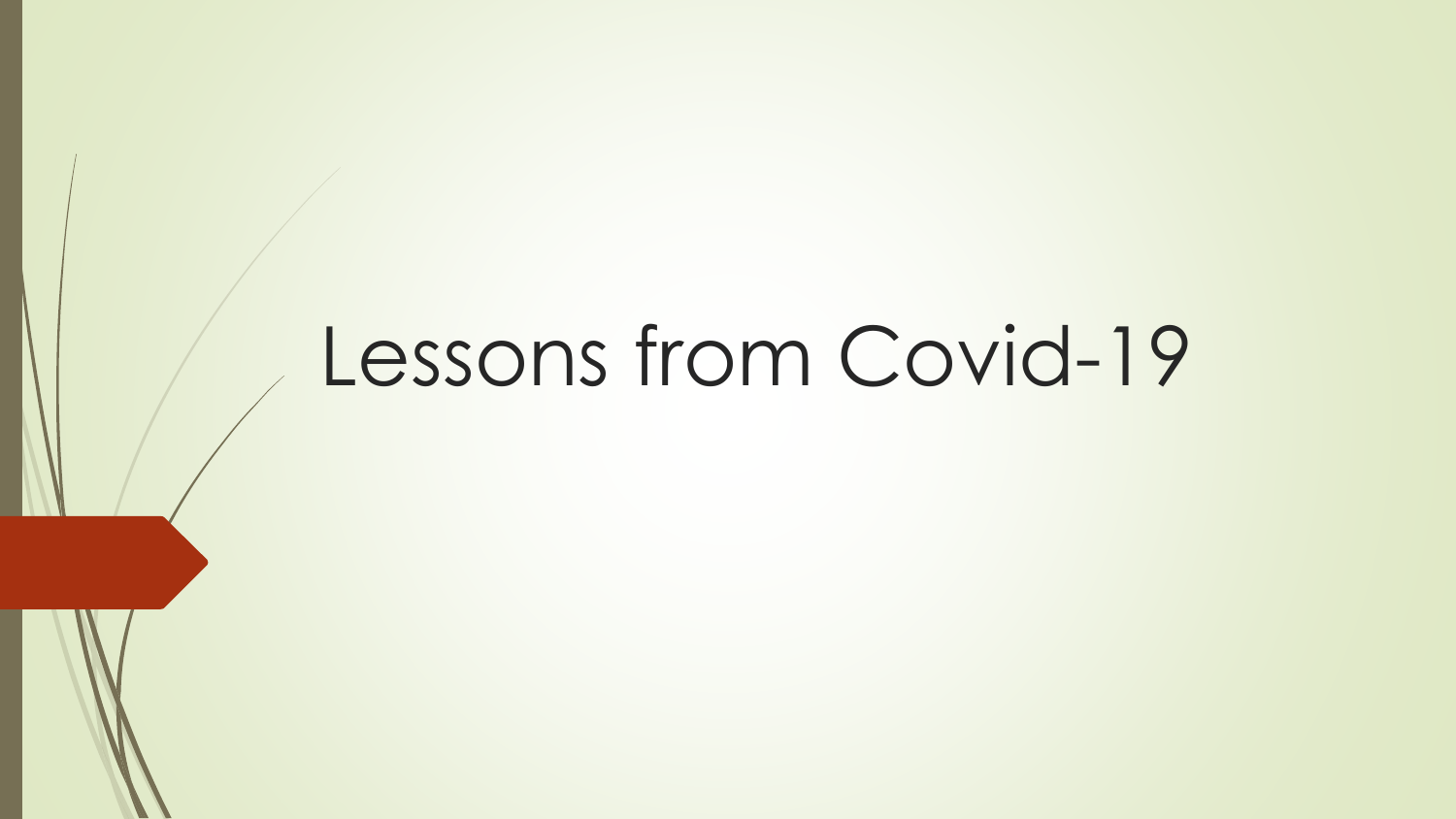## What did your Pandemic Plan look like?

- Frequently an afterthought for plans
- High Impact / Low Probability Event
- Like a "Black Swan": Events characterized by extreme rarity, severe impact, and the widespread insistence they were obvious in hindsight.
- Able to leverage pieces/parts of various BC/DR planning scenarios
- NBC Approach > Can cover Nuclear, Biological and Chemical scenarios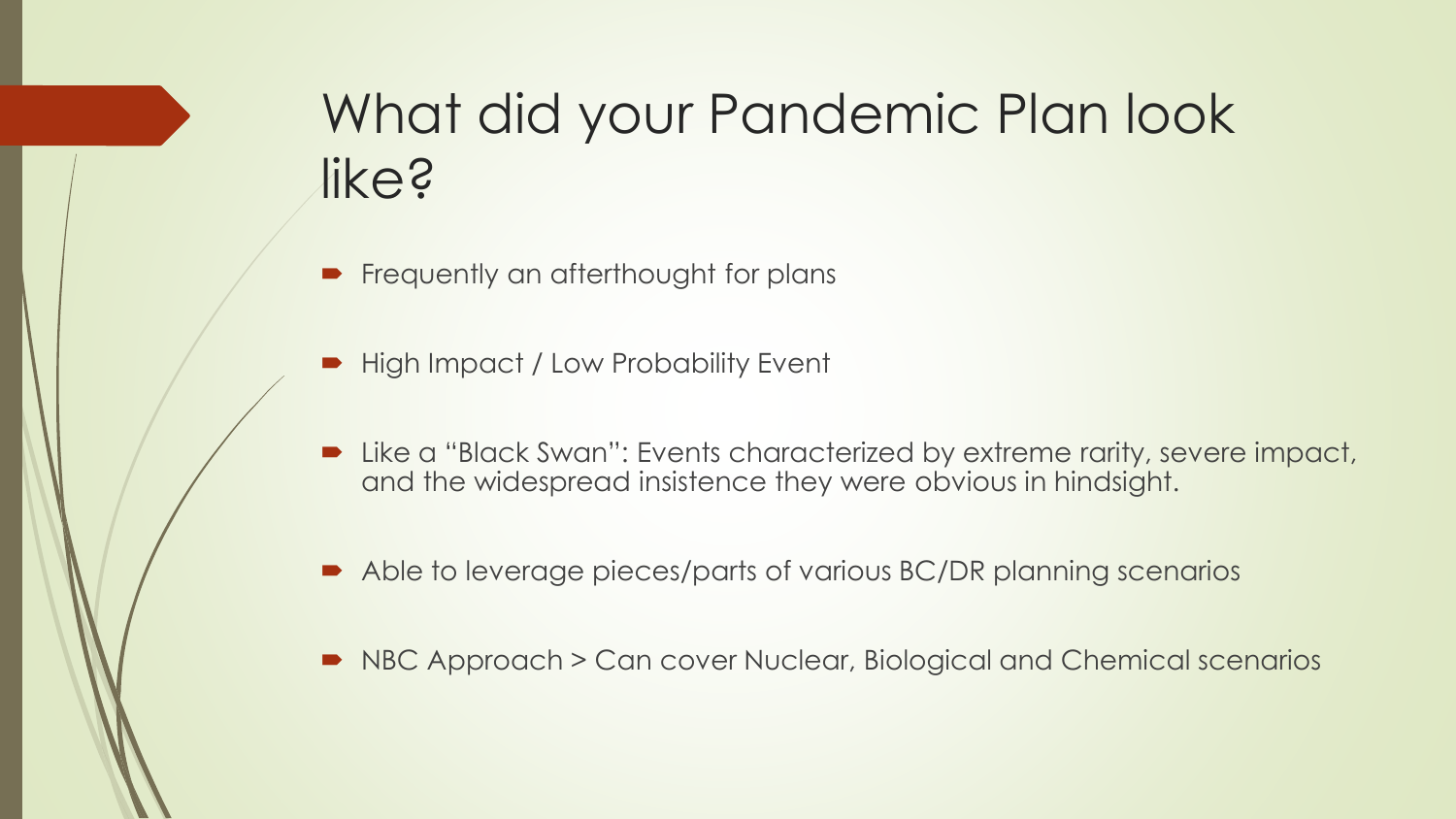### Remote Work / Process

Did everyone have the equipment they needed?

- Could everyone access the files they needed?
	- Were those files available only inside a VPN connection?
	- Why or why not?
- What about printing?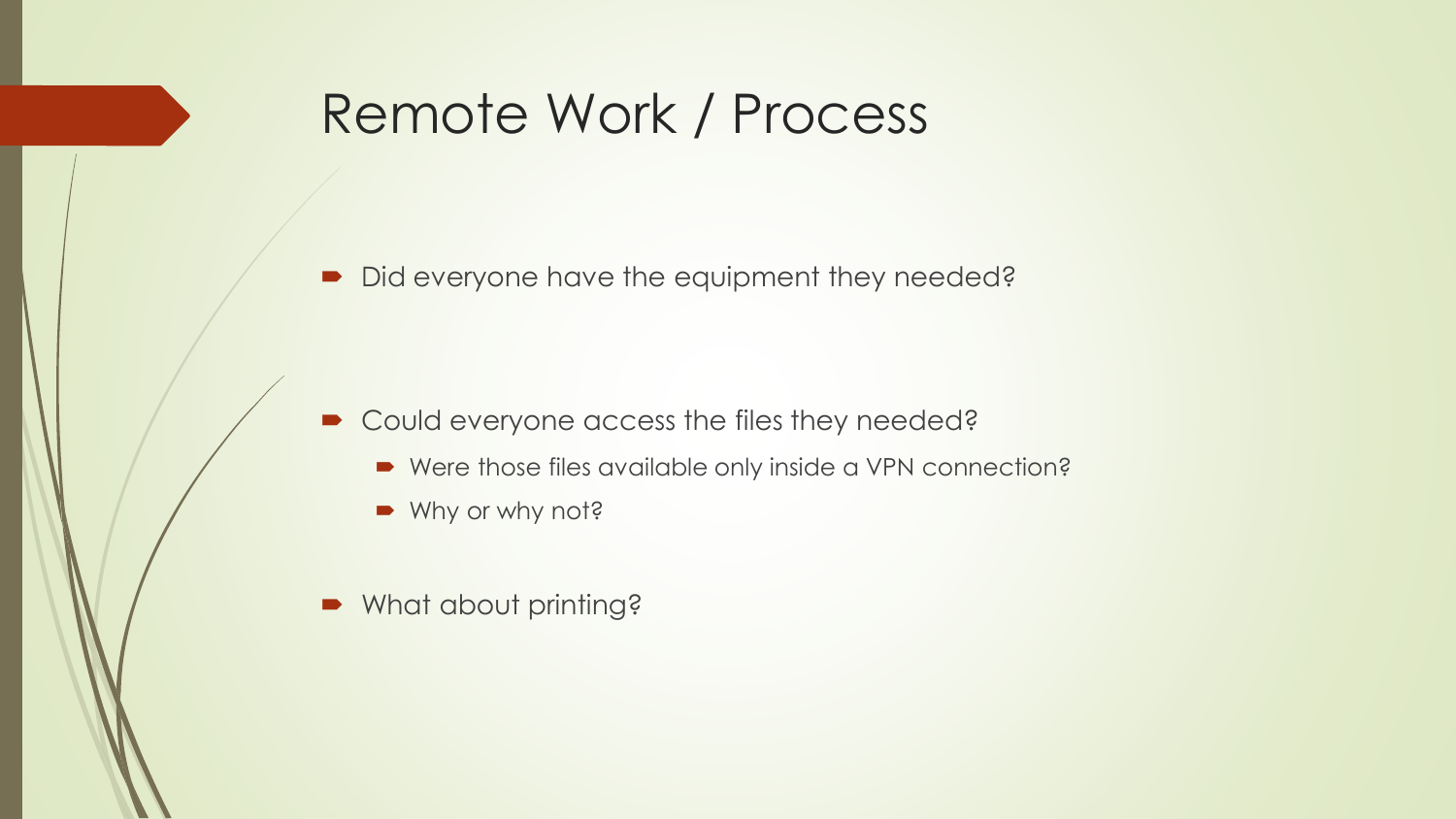### Remote Work / Technology

- BYOD or not?
- **Home Wi-Fi** 
	- **Security**
	- Network speed
	- **D** VPN
	- $MFA$
- How are increased risks minimized or managed?
- **In Its phishing and ransomware more likely or less?**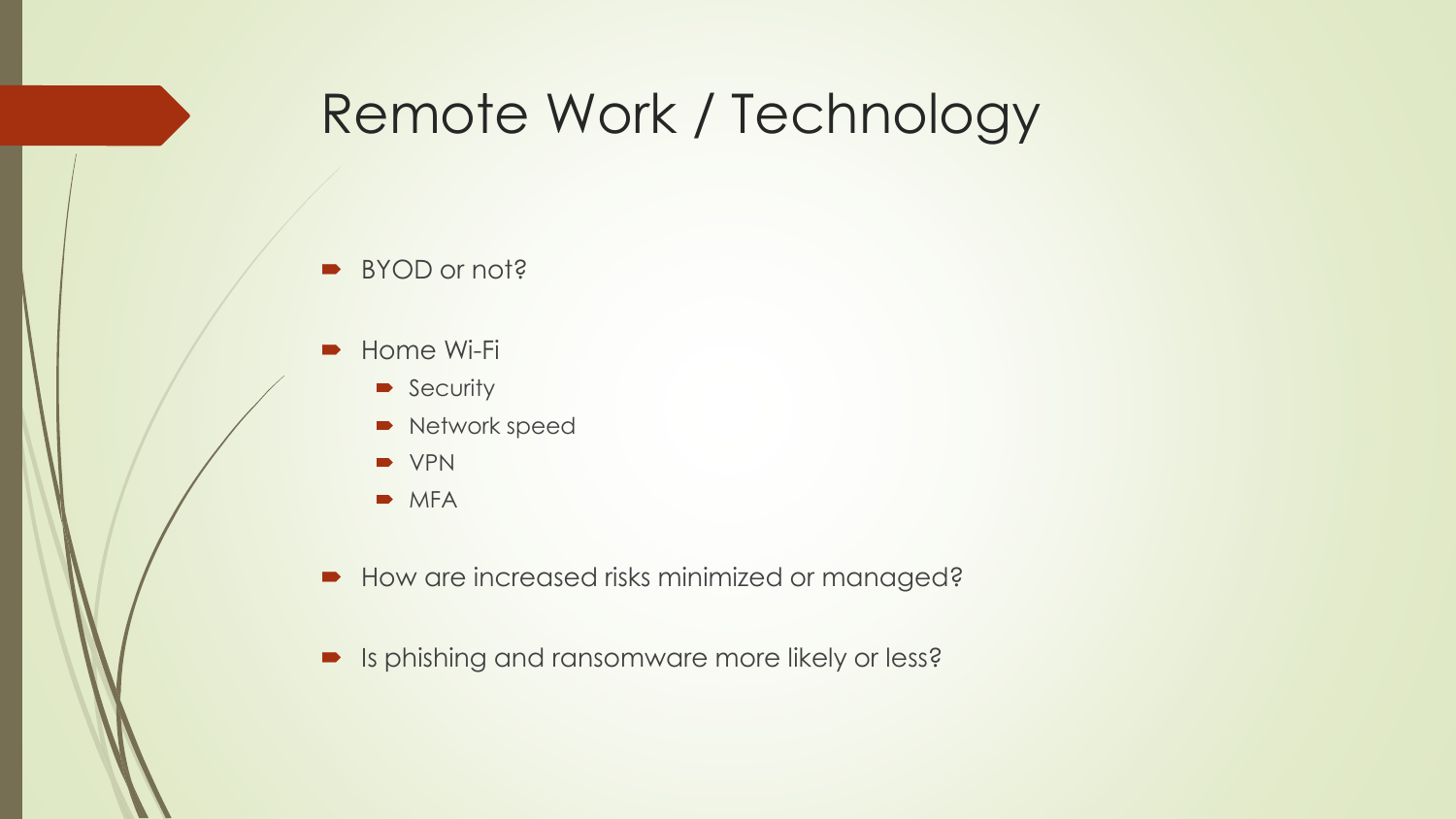### Lack of Laptops….

Problem: What if my organization has an insufficient number of laptops for its workforce?

Options:

- **Employees use email and phone only**
- **Establish VPNs from personal computer to business network**
- Remote access to workstation (LogMeIn, GoToMyPC)
- Can leverage thin clients

Source: Accume Partners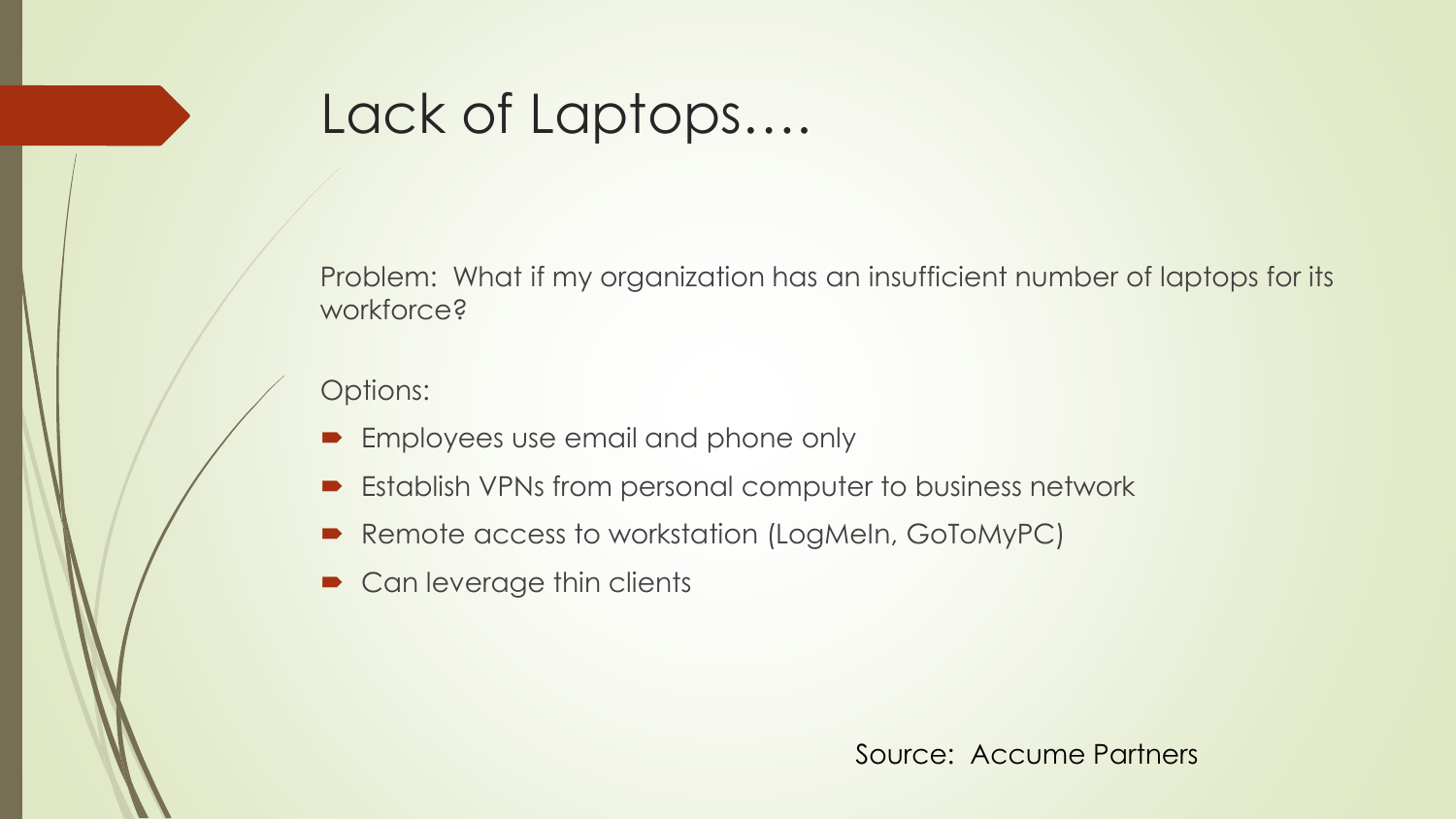### Laptop Technology Risks

- Businesses lose control of the location of their data
- Version control is limited and can become problematic
- Greater exposure to social engineering
- **Insufficient access controls and limited use of Multi-factor authentication**
- Higher risks to the business if personal computer is compromised
- May require firewall reconfiguration that could limit protections
- Thin clients can introduce risks if they have removeable storage

Source: Accume Partners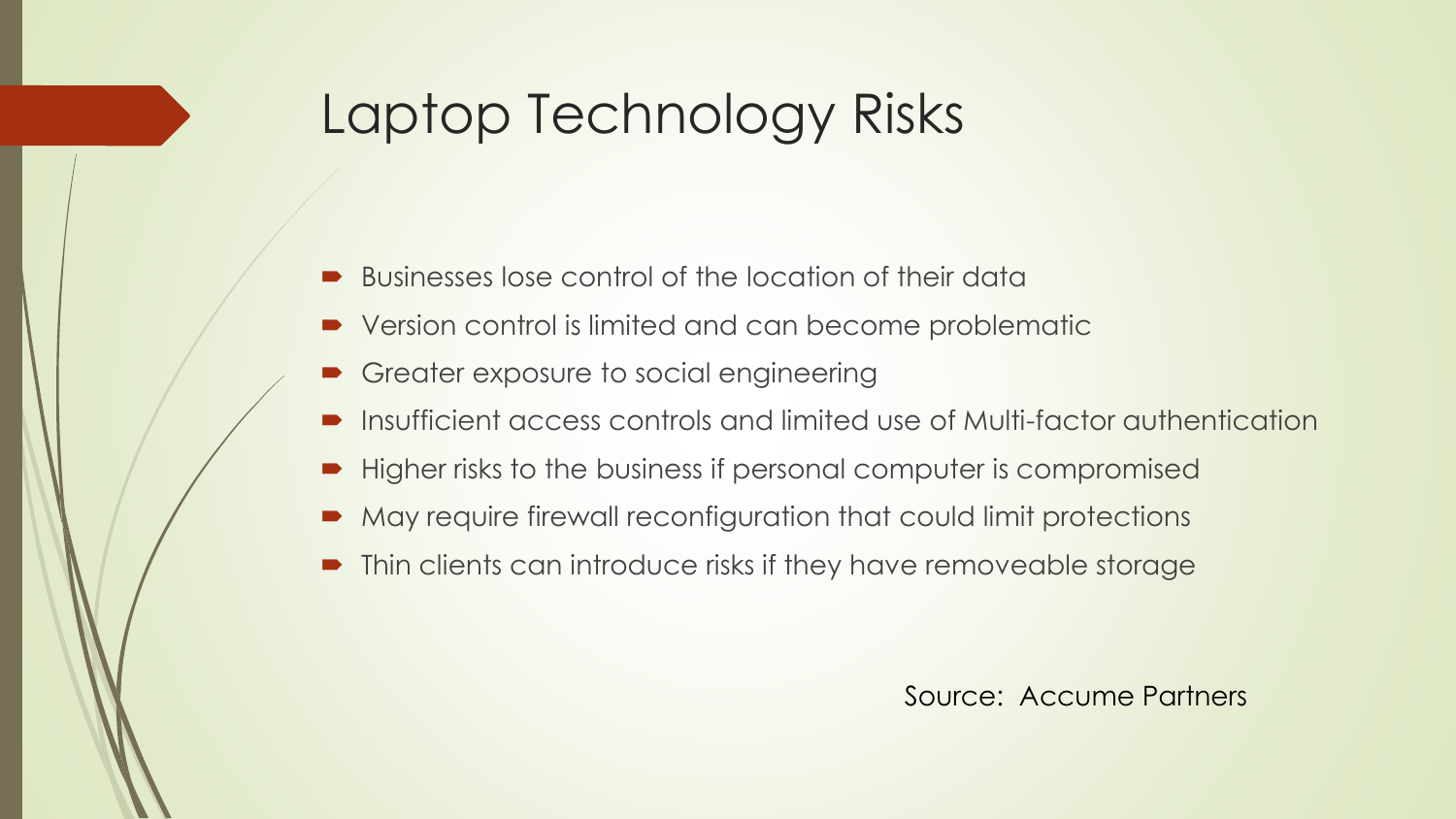### Response Plans

- Strength of Governmental Authorities to shut down usual business
- What does resumption look like with social distancing?
- What's the effect on business margins if capacities are diminished or limited?
- What's the impact of limited/restricted travel?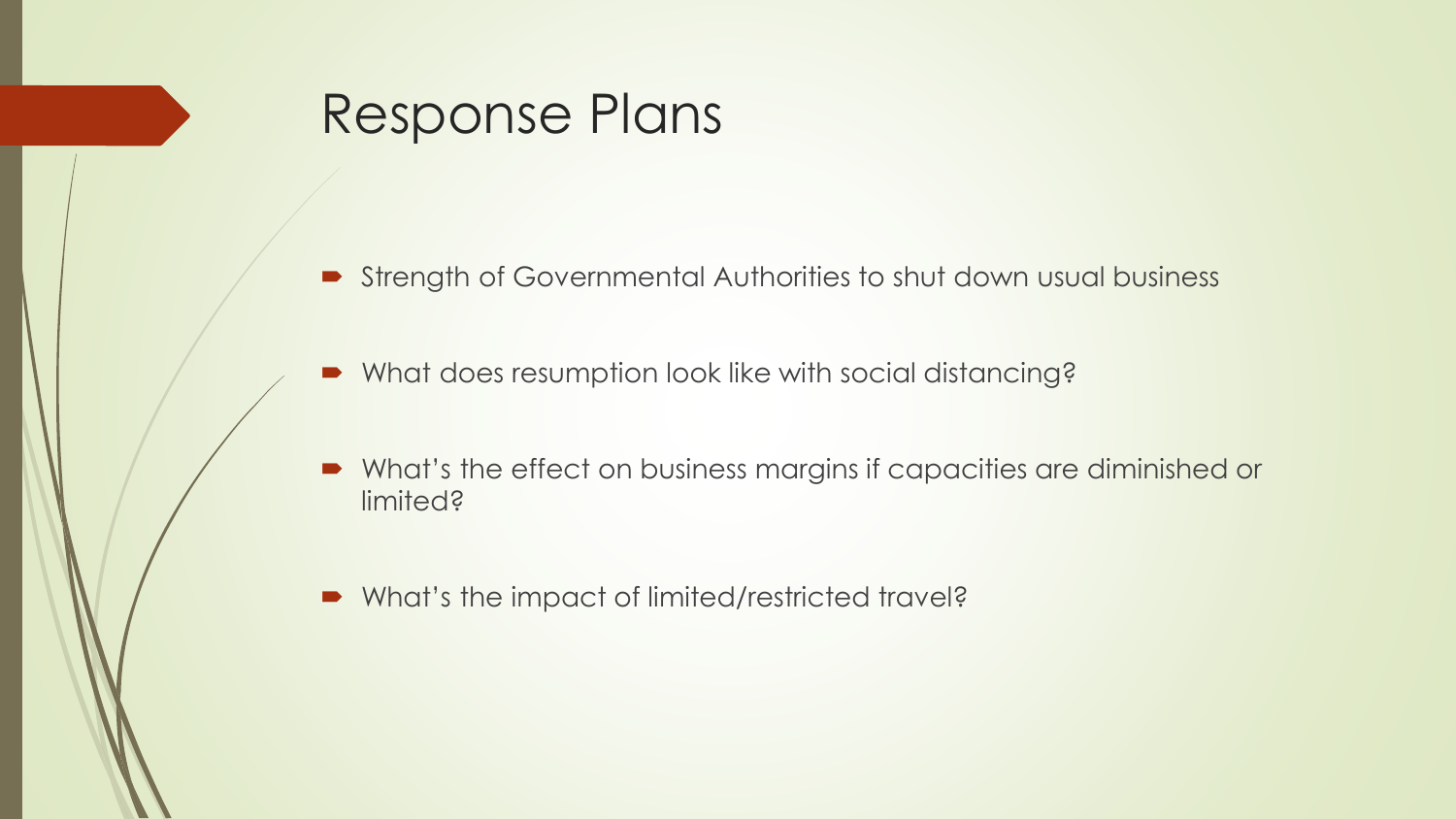### Supply Chain Management

- Set up a central emergency management center with clear decisionmaking rules. Include delegations at least two-deep
- Establish key priorities for which products should be built and which customers should be supplied first if capacity is significantly reduced
- Determine which of the company's suppliers make critical parts, track their inventories, and establish potential alternate sources
- In the near term, plan operations that will maximize cash flow rather than profits
- Maintain close communications with national and local authorities as well as with colleagues and partners on the ground

*From Yossi Sheffi, The Resilient Enterprise, MIT*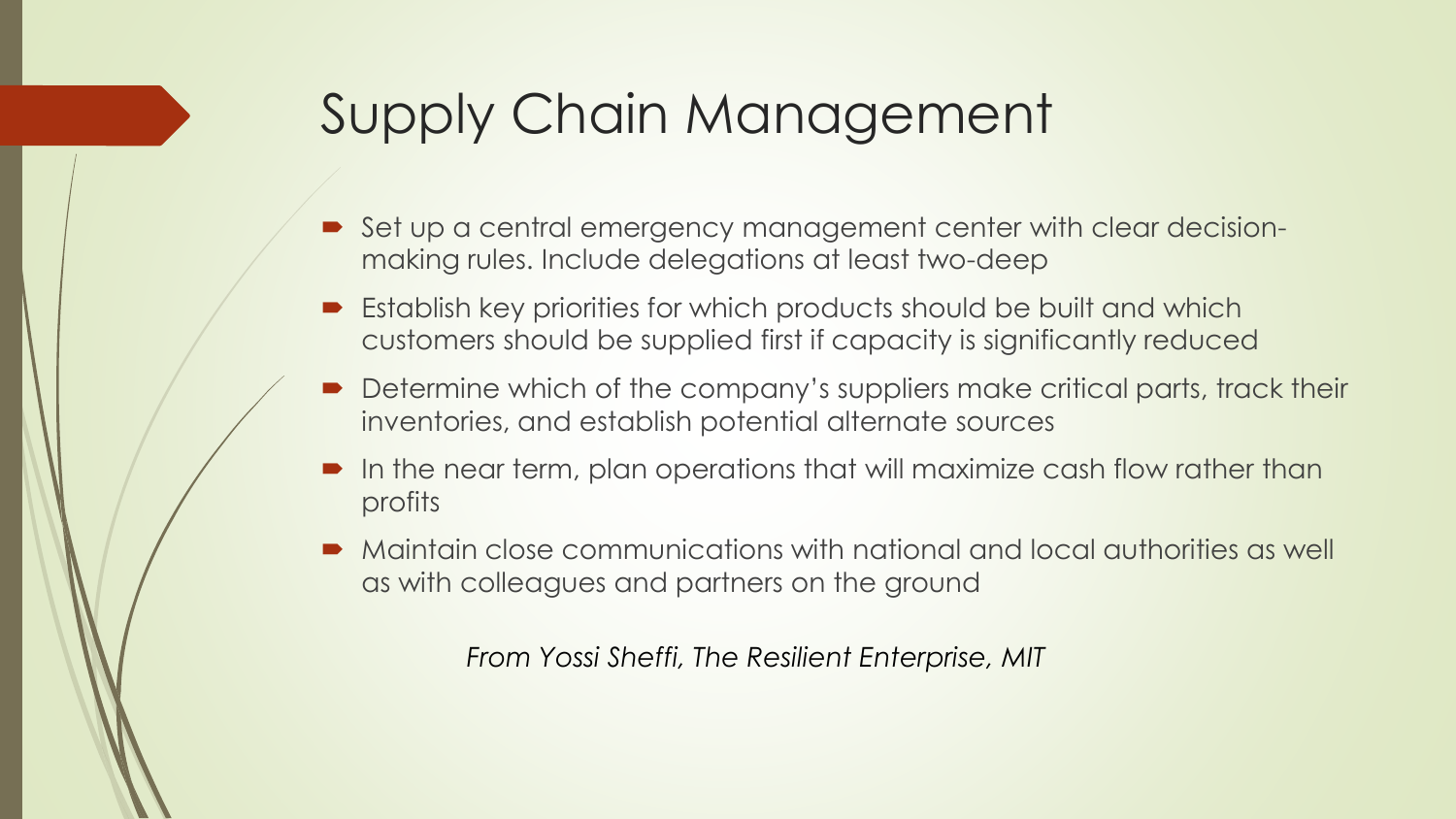### Supply Chain Example> Amazon

- **Account for Chinese New Year in planning**
- Covid-19 hit Amazon twice:
	- In 2020, plants did not re-open after New Year > Suppliers went offline, and vendors passed delays on to manufacturing clients
	- Many Amazon sellers (3<sup>rd</sup> party) source from China, and simply ran out of goods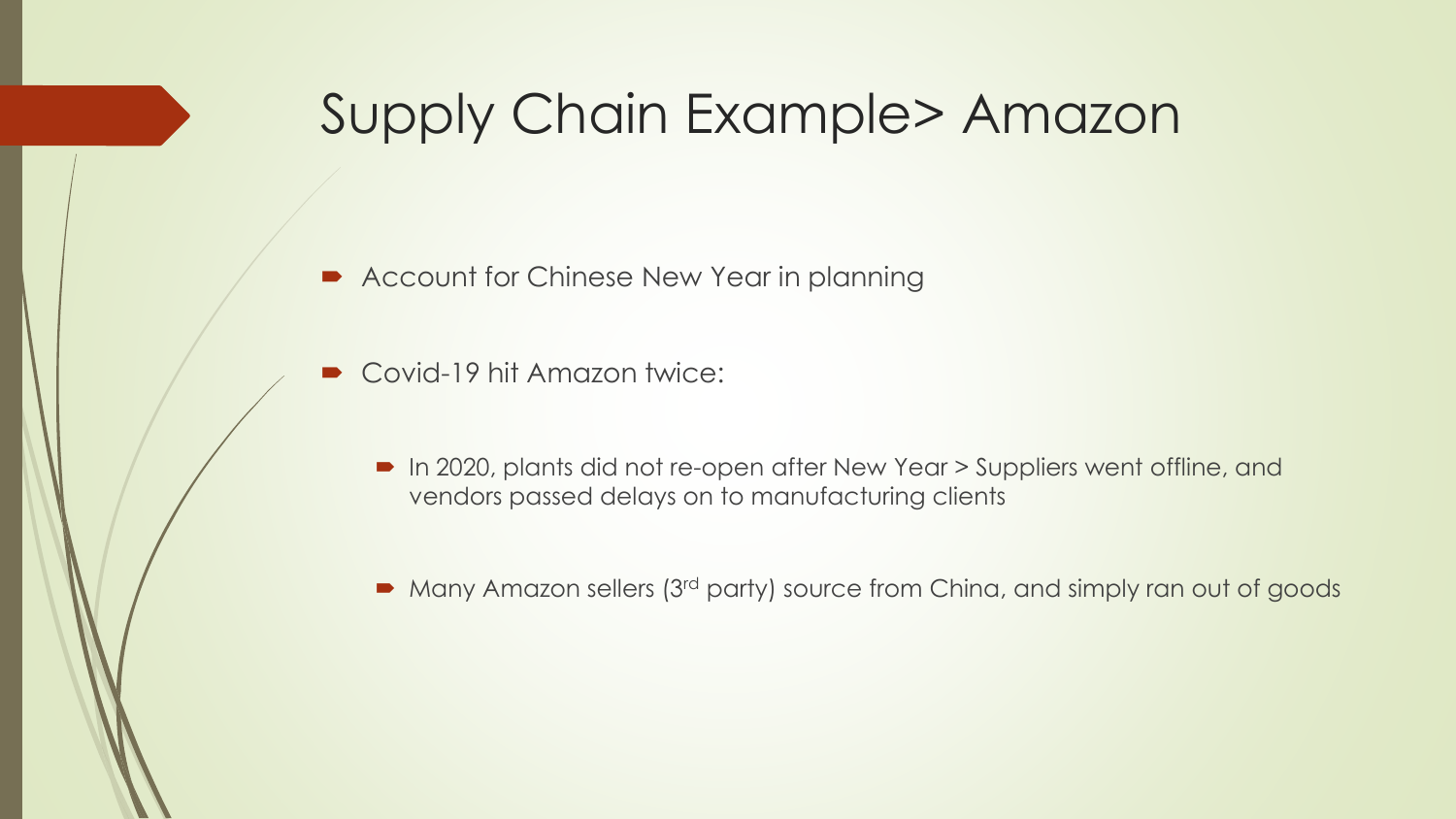### Personal Protective Equipment (PPE)

- Do you require employees to wear masks/gloves?
- **If so, do you provide them?**
- Will you require customers to wear masks?
- What will you do if they refuse?
- How do you incorporate social distancing into your business operations?
- Do you have margins to support your business at 50-60% of capacity?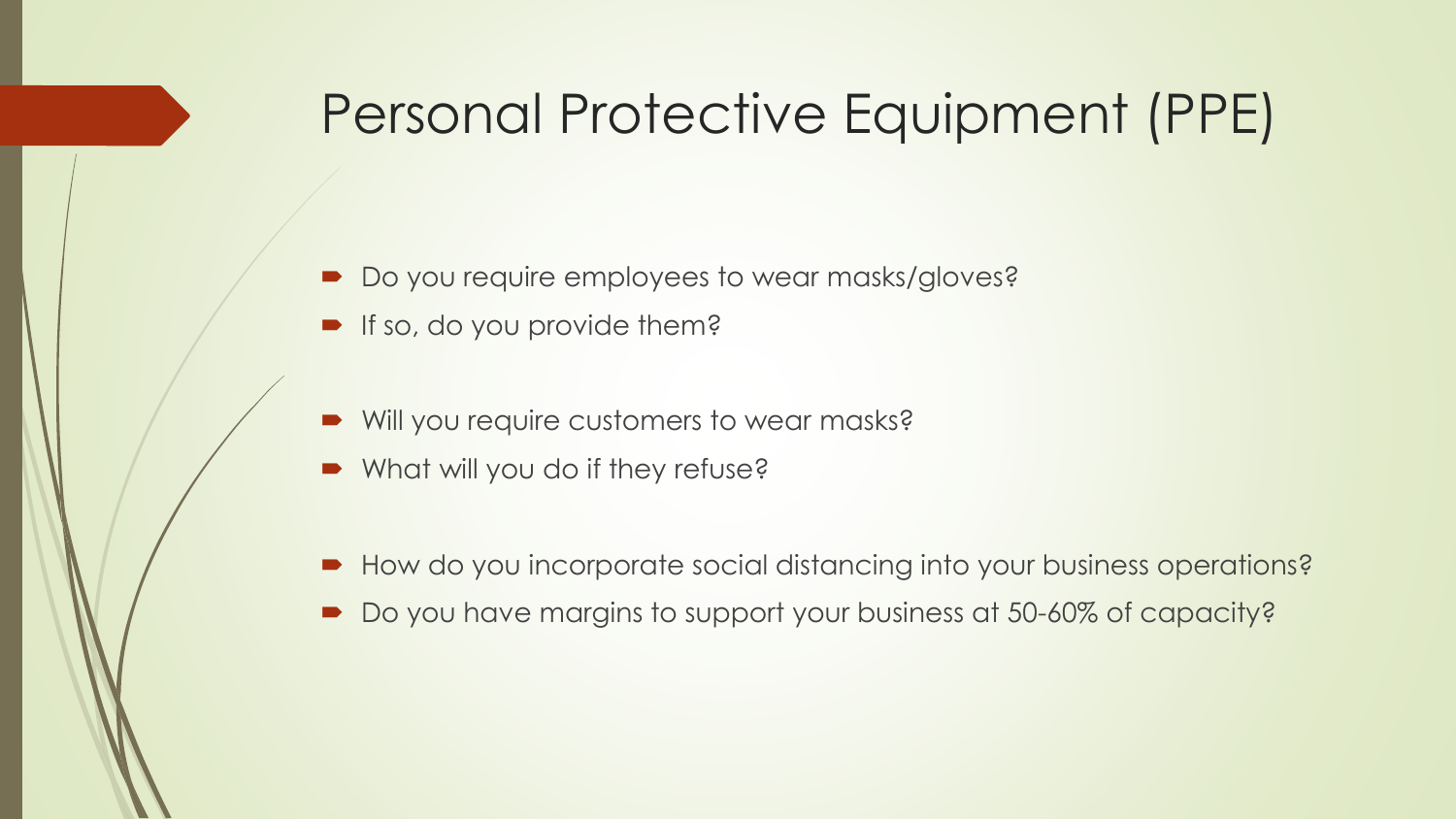### After-Action for Covid-19

- It is a real event, that has tested organization's resiliency and capability on both the continuity and recovery side
- Complete an after-action report and note what worked and what needs help. If you've already addressed some gaps, note that in the report
- Ensure that current BC/DR plans reflect all lessons learned and latest practices
- There will certainly be some unanswered questions. Document those and be courageous in seeking out answers
- Don't be caught unaware if a second wave occurs in the US in the fall or winter, which would align with flu season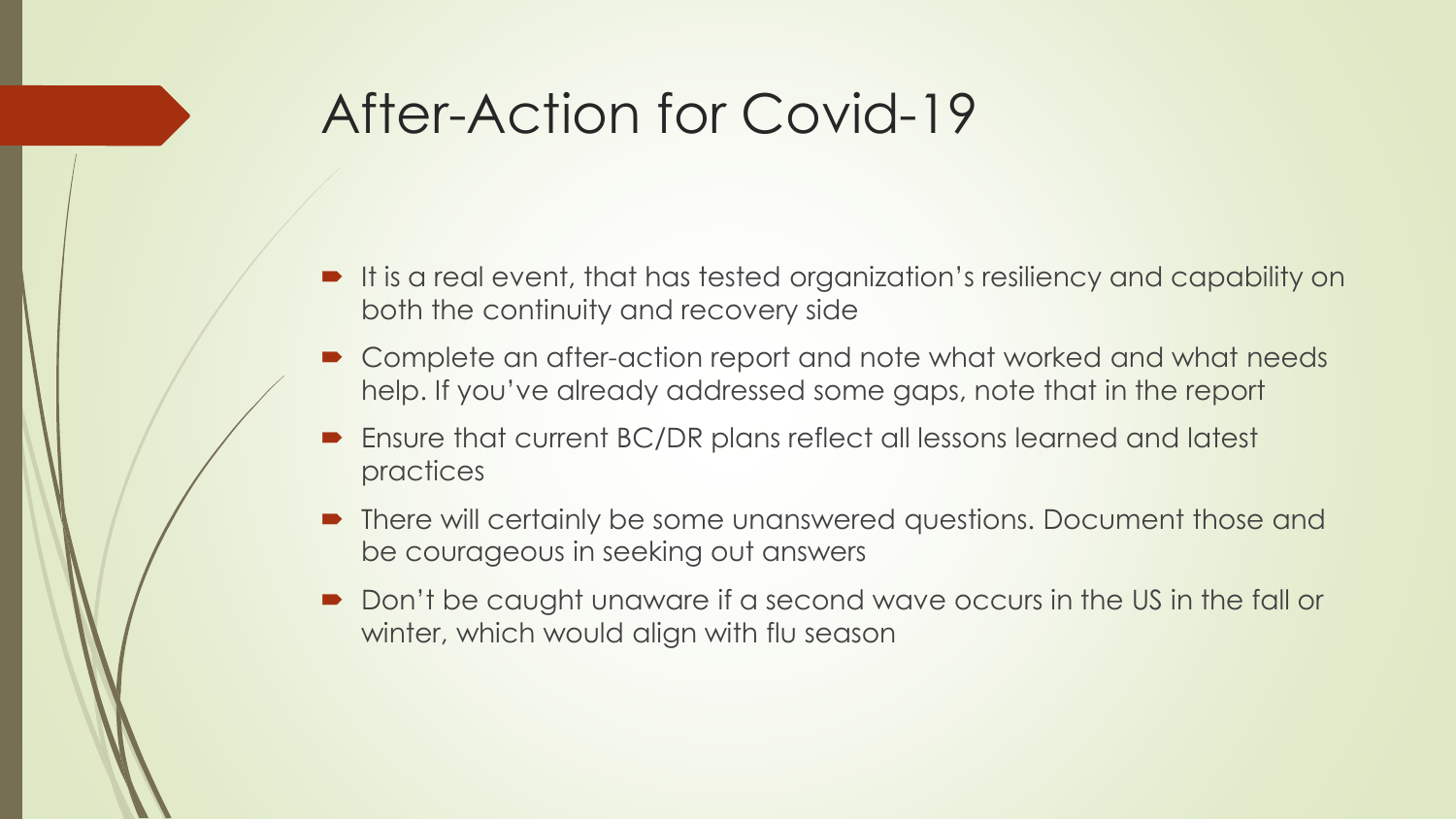# Current Considerations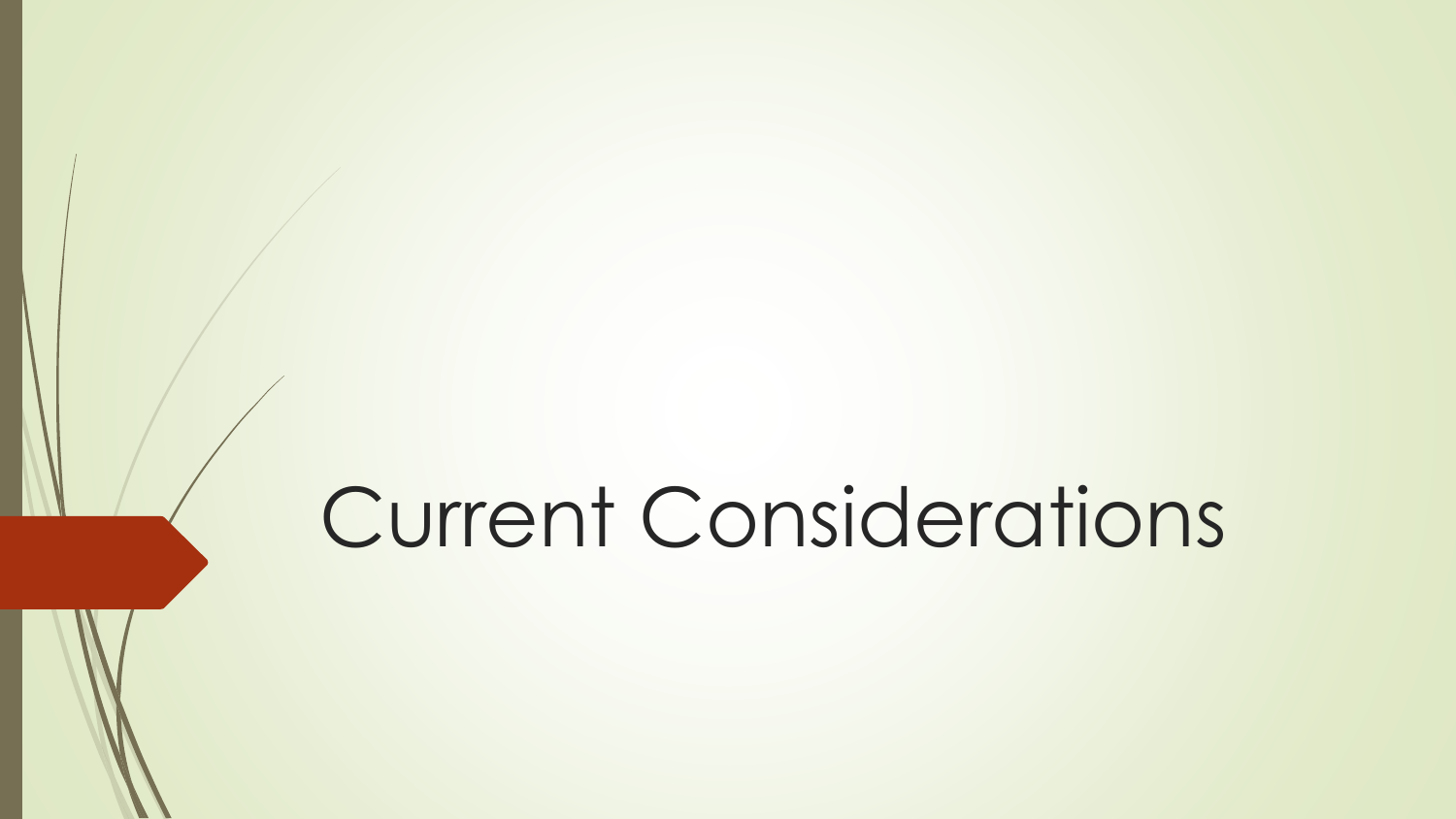### Supply Chain

- How long are items "on the water?"
- Are there risks in the international supply chain?
	- Geographic
	- Political
	- **D** Logistical
- **Just in Time management vs. Resiliency management**
- Are there new regulatory considerations around vendors (App J)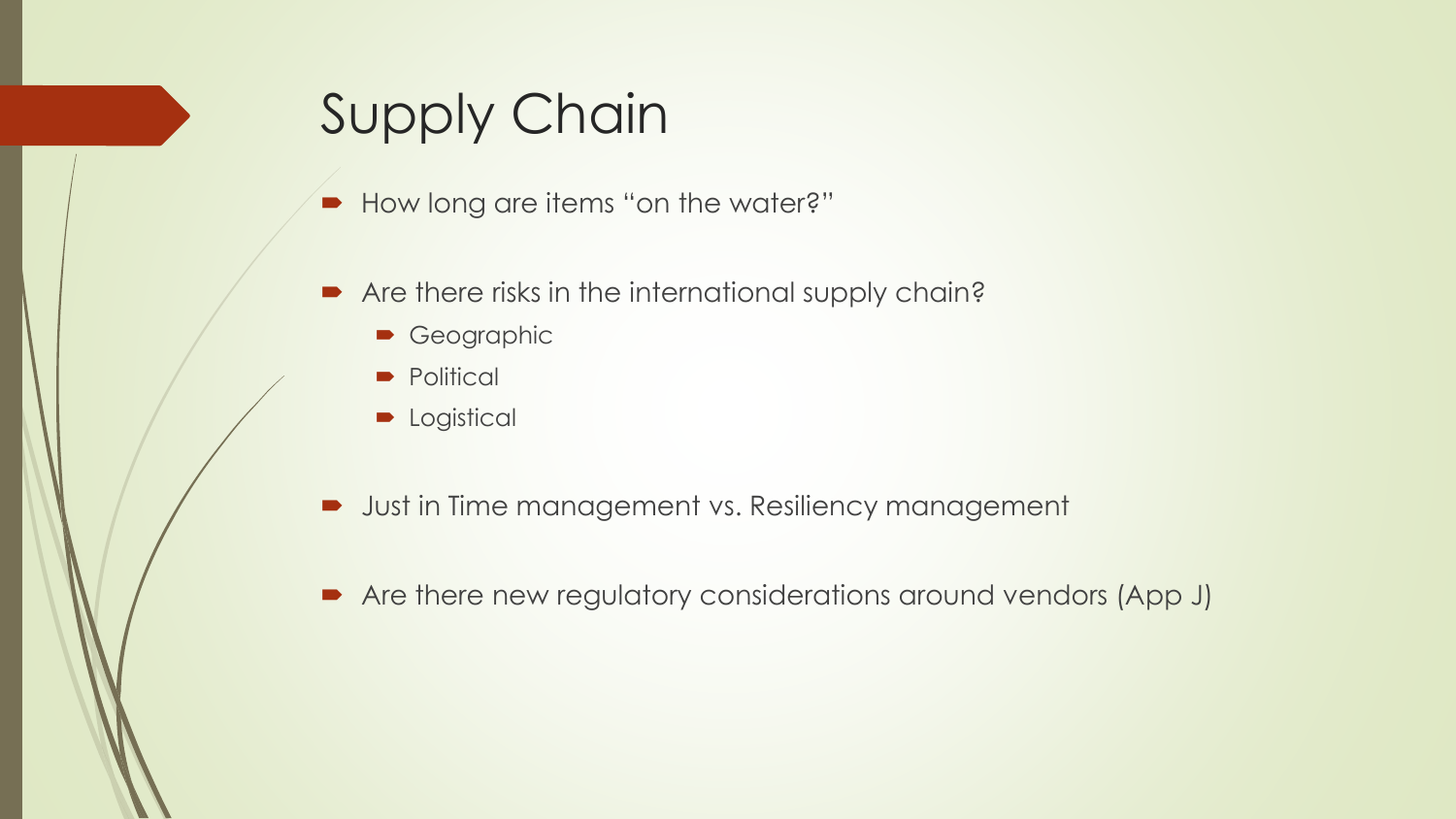### Vendor Management

- What are they delivering for you and your customers?
	- The risk remains yours and your company's image
	- SLA's are not guarantees
	- **Track, test, verify**
	- What if they won't say?
	- Who audits them and their work? You or them or a third party?
- If there's a hiccup, what's your responsibility? What's their responsibility?
- Who's going to care more about your business?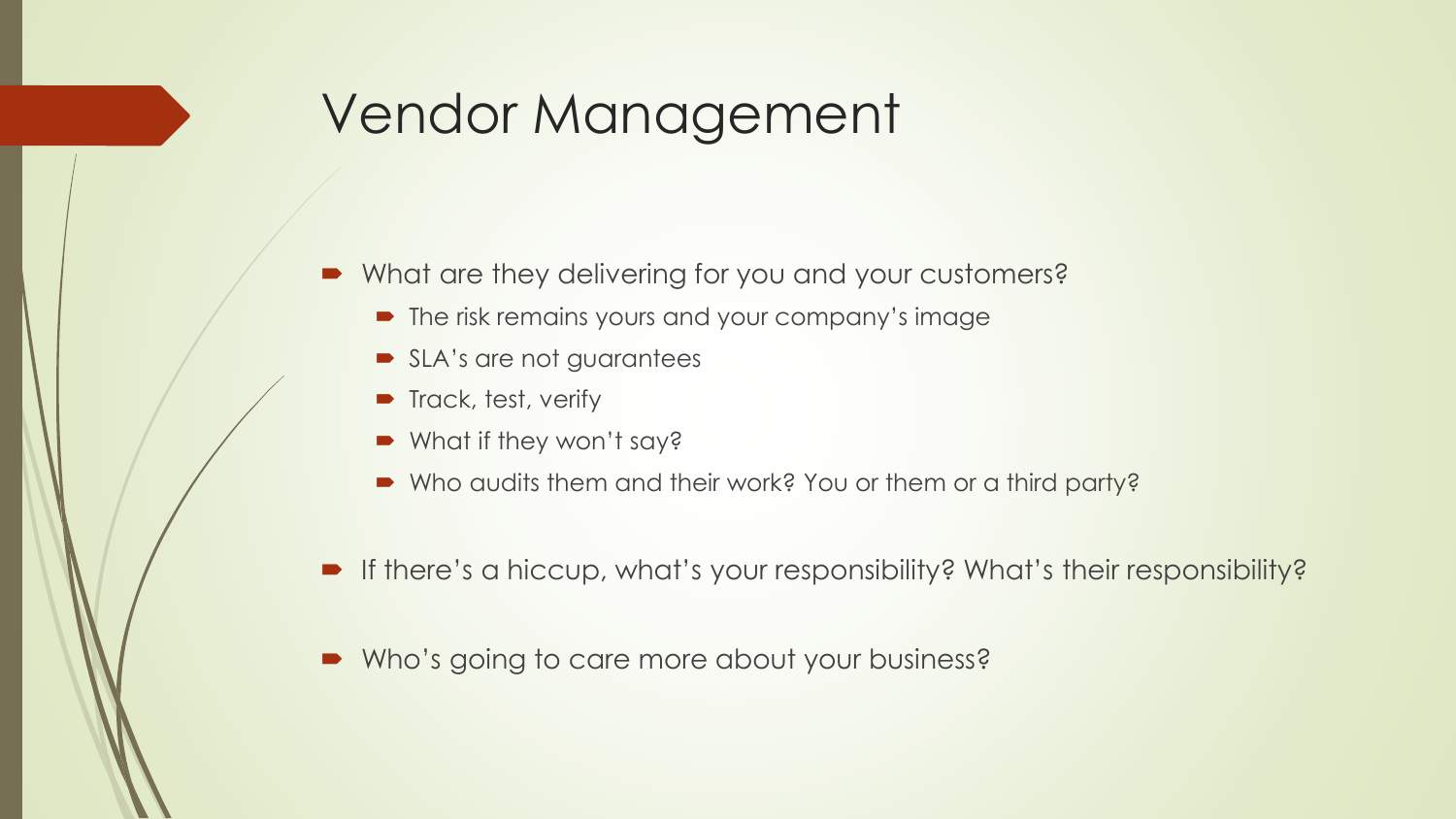### More Vendor Management

- **Ensure contracts have "right to audit" clauses**
- Exercise DR/BC plans (BOTH) with the vendor to ensure capability
- Do you have a contact beyond sales and/or customer service?
- **If data exchanges are involved, risks are higher**
- Are you or the vendor doing business internationally?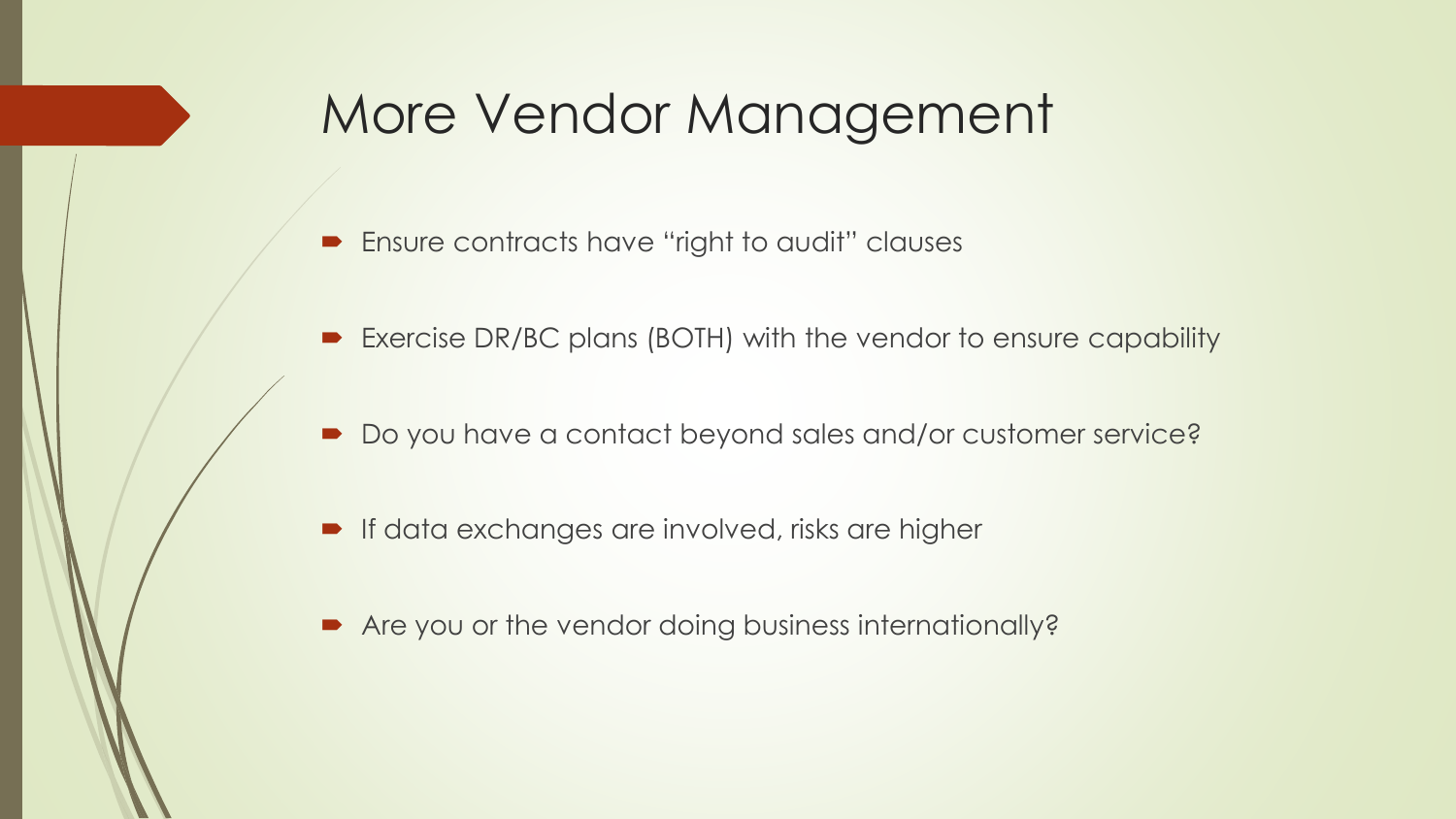### Privacy Considerations

- General Data Protection Regulation
	- Affords protections to consumers in the EU
	- Imposed on US Companies doing business in EU
	- Forbids processing of data outside original purpose
	- Subjects have rights to request what's on file, and to be "forgotten"
- California Consumer Privacy Act
	- Right to know what's being collected
	- Is the data being sold or disclosed?
	- Discrimination based on data is now prohibited (definitions and limitations will evolve under law)
- Latest is NY Shield Act: Stop Hacks and Improve Electronic Data Security Mar 2020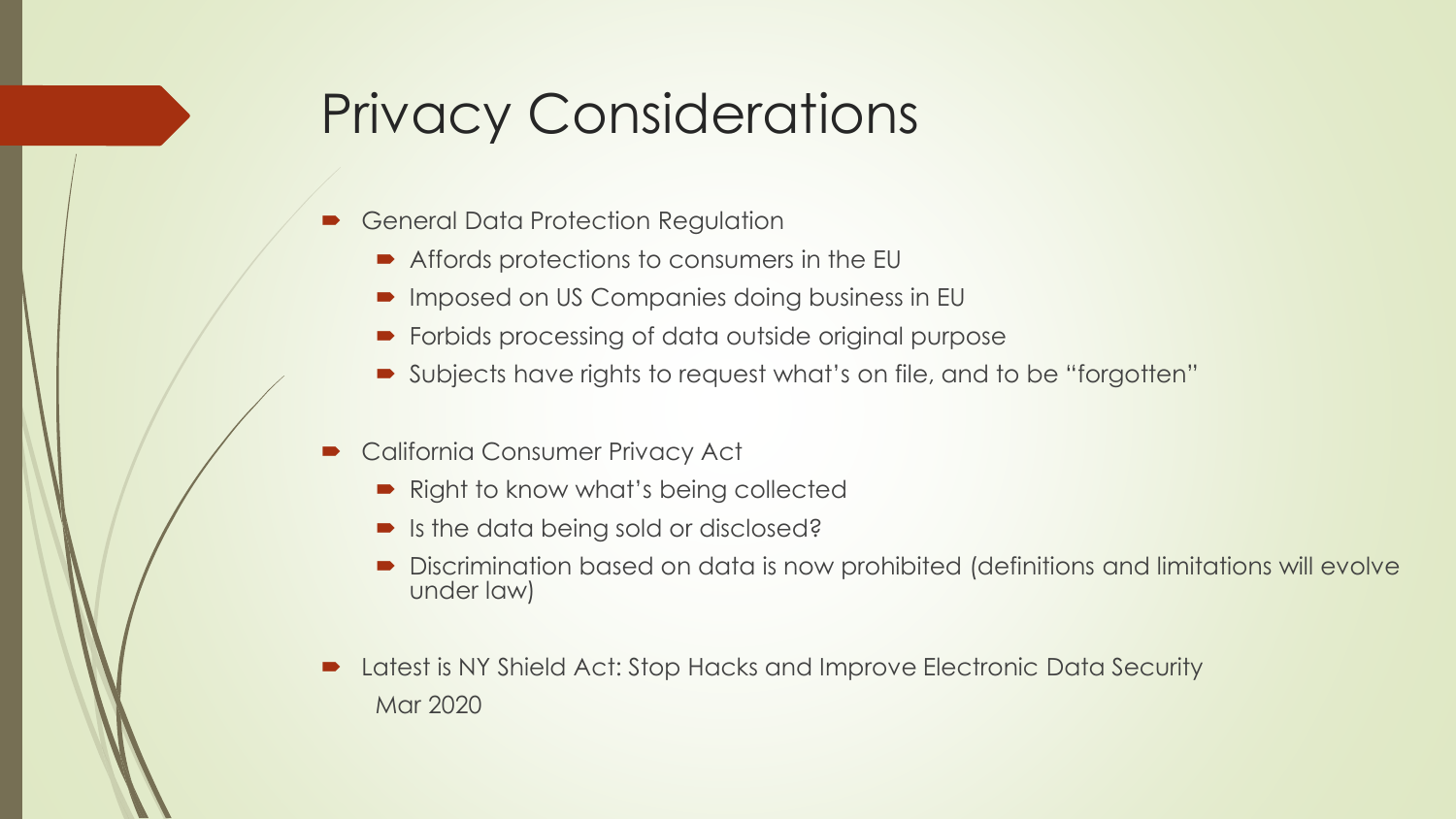### Identity Access Management

- Network access v. application/resource access
- Part of an integrated ERM program
- Who has rights to what?
- Based on what documentation, regulation or policy?
- Who reviews/enforces? How often?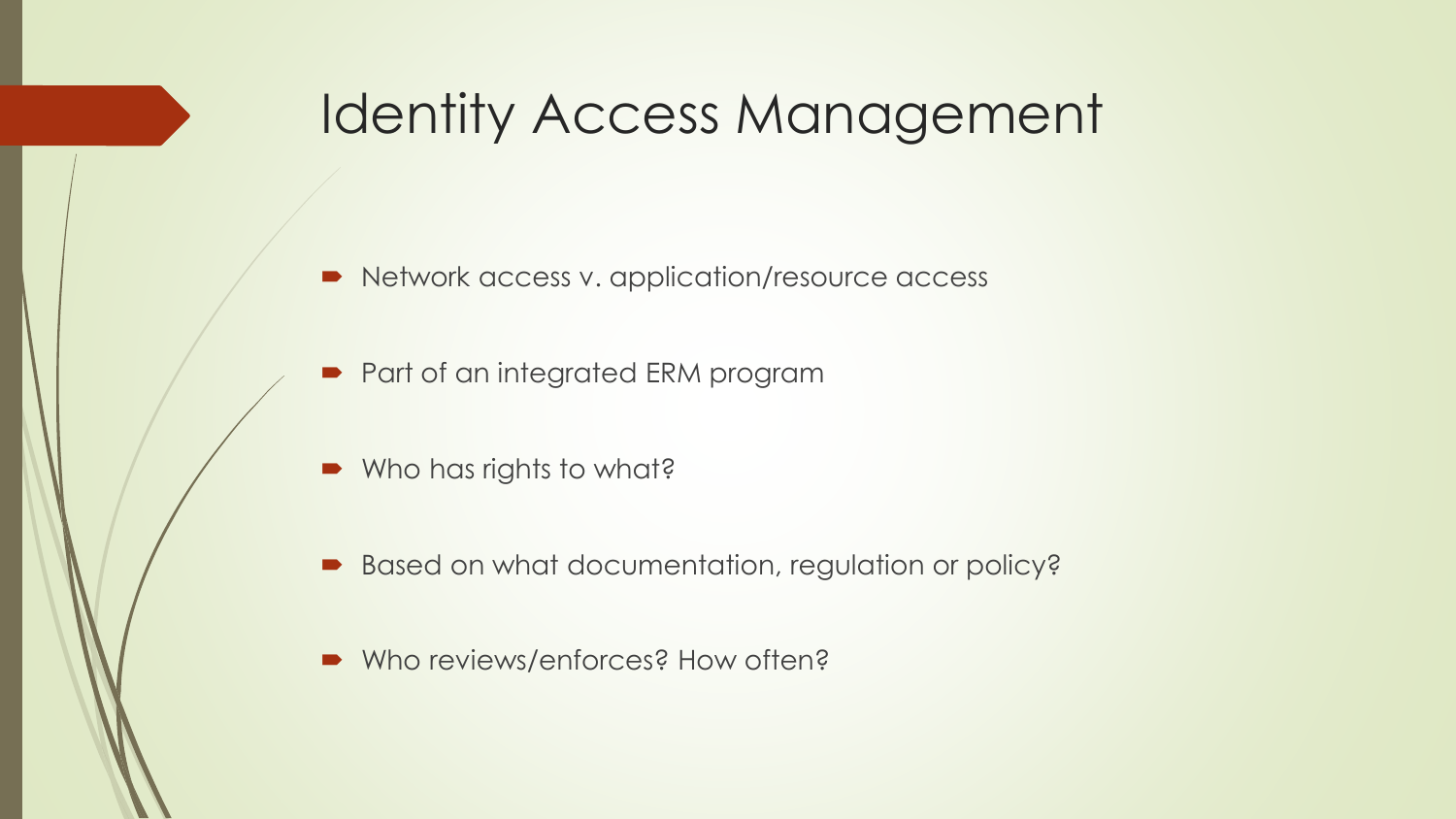### **Exercises**

- Data Recovery Exercise
- **Alternate Site Exercise**
- **Vendor Exercise** 
	- Their failure to your prod
	- Your failure to their prod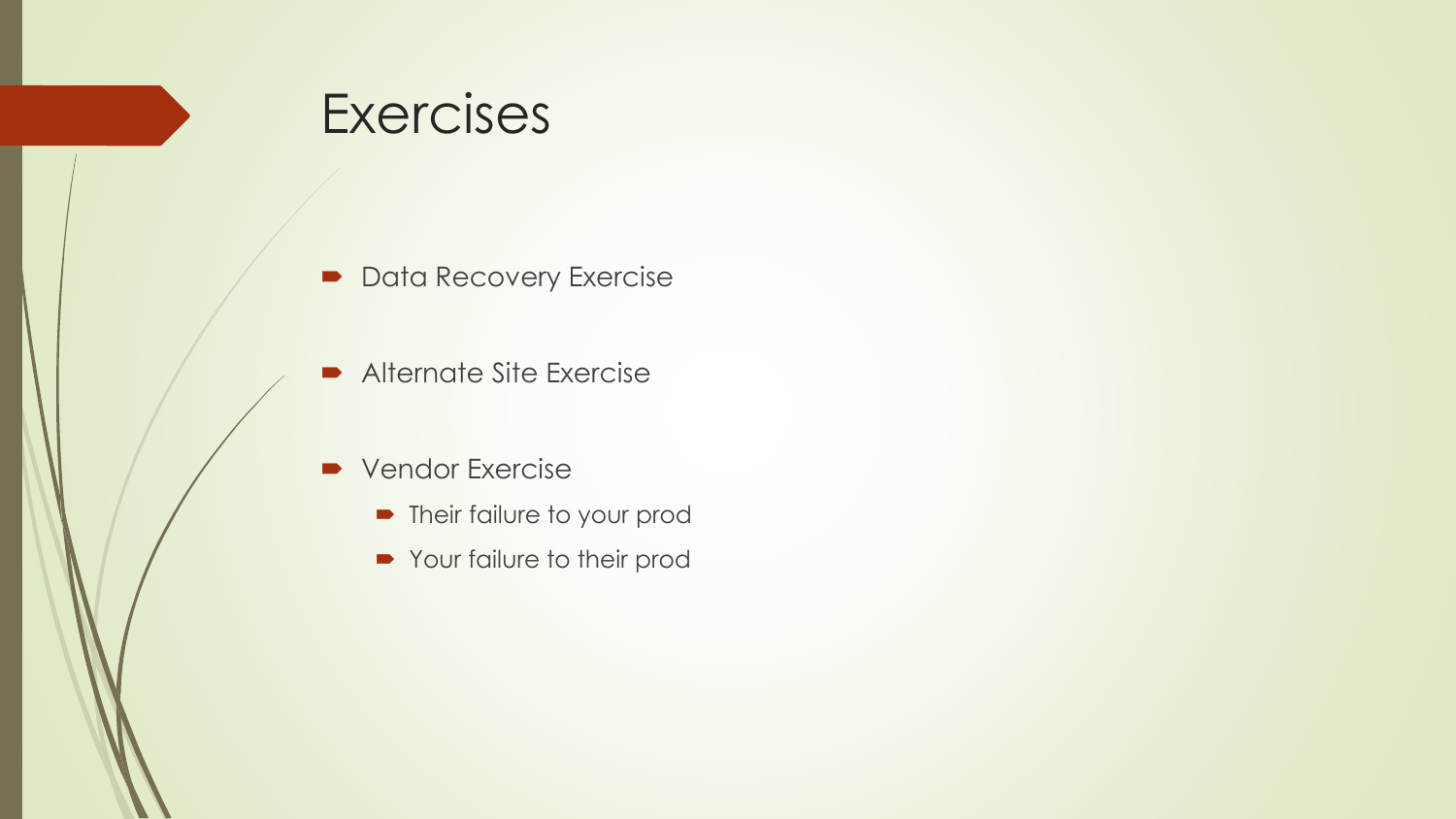## The Cloud(s)

What's the security perimeter? How can you be sure?

- How do you optimize/secure
	- Vendor contracts
	- Vendor implementations
	- Vendor/in-house controls
- Cloud Access Security Brokers
	- On site or cloud-based
	- Monitor all activity and enforce security protocols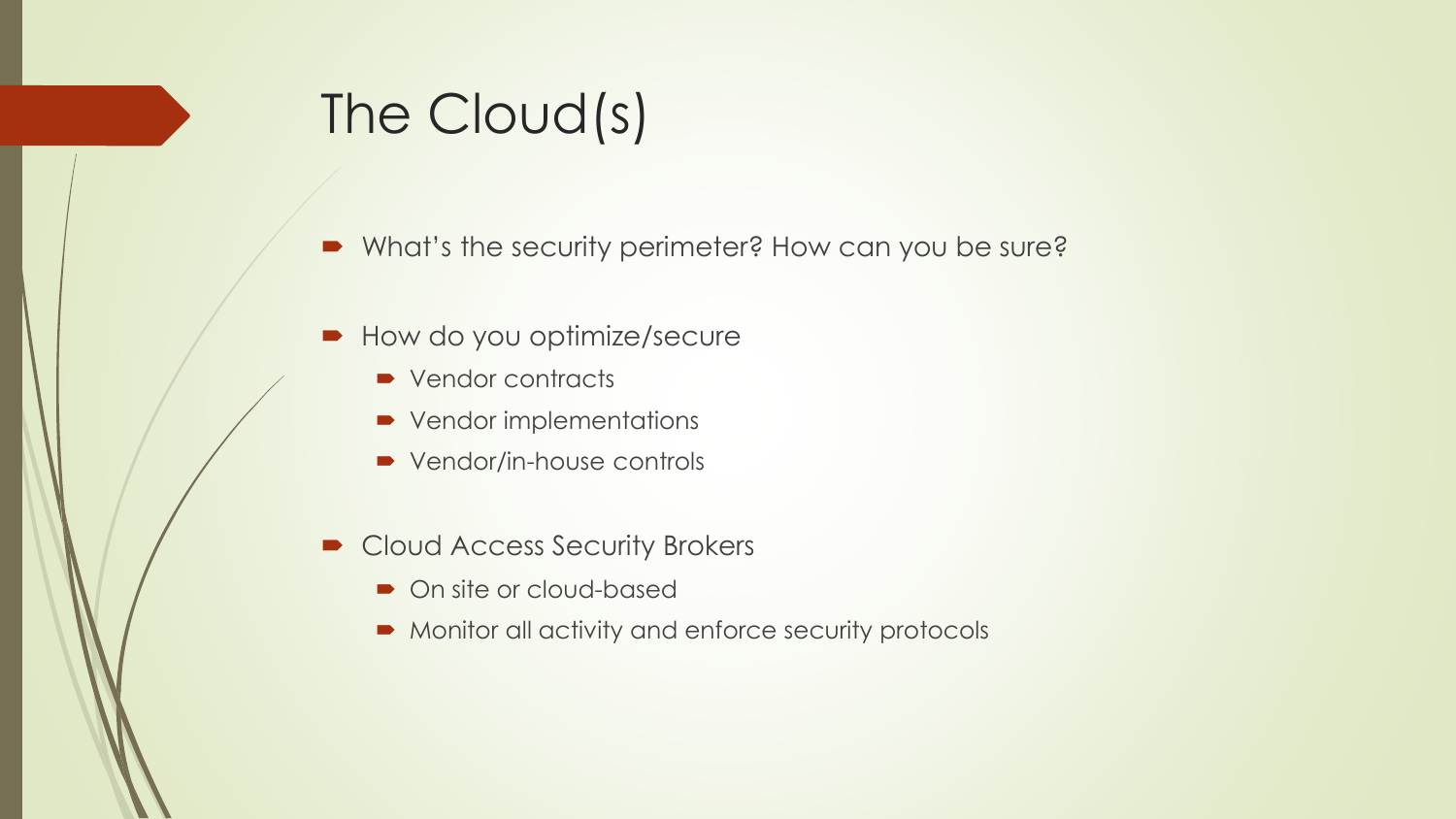### **CyberSecurity**

- Does your organization have a cybersecurity response plan for ransomware?
- How often are employees trained/tested on phishing exercises?
	- Best to send test and see
	- Train the ones that routinely make errors
- Working remotely heightens the need for employee awareness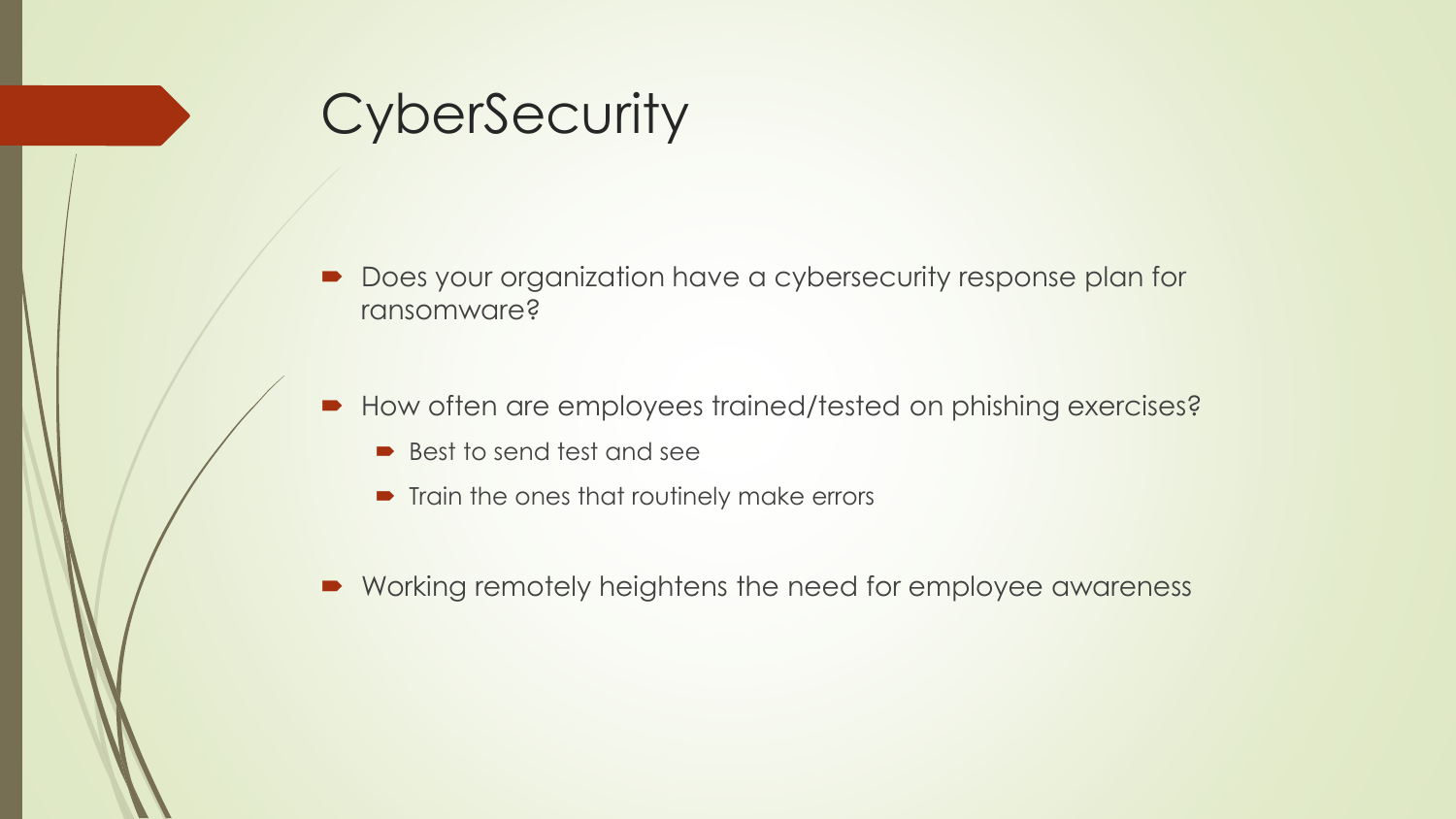## BC/DR part of ERM Program

- Increasingly, BC/DR is moving from IT, Finance or Facilities into ERM
- **•** Think of how BIA/Risk Assessment can help with ERM
- Not the whole picture
	- Include InfoSec
	- Include Internal Audit
	- Confidentiality, Integrity and Availability
	- SOX, HIPPA, NIST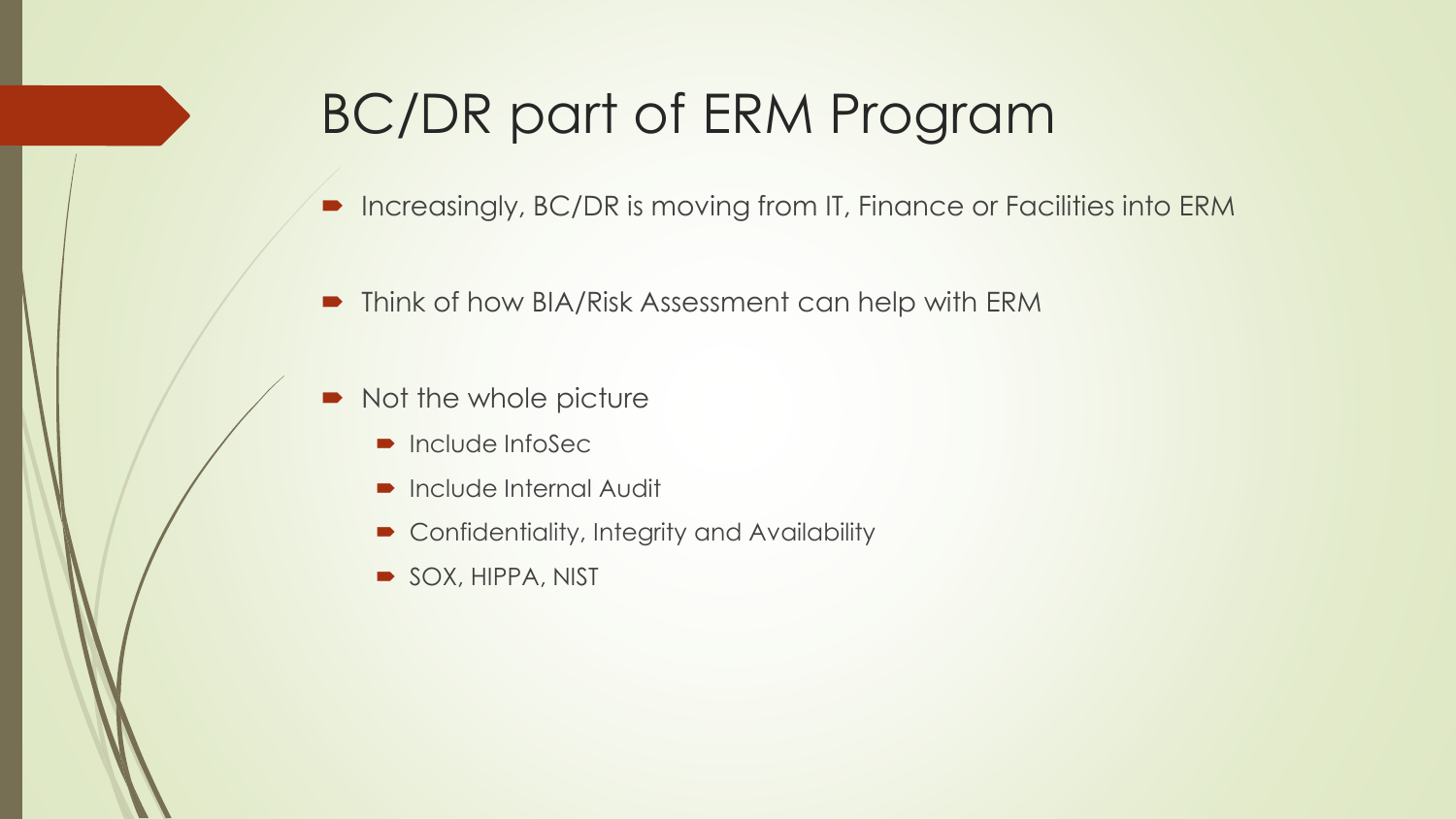